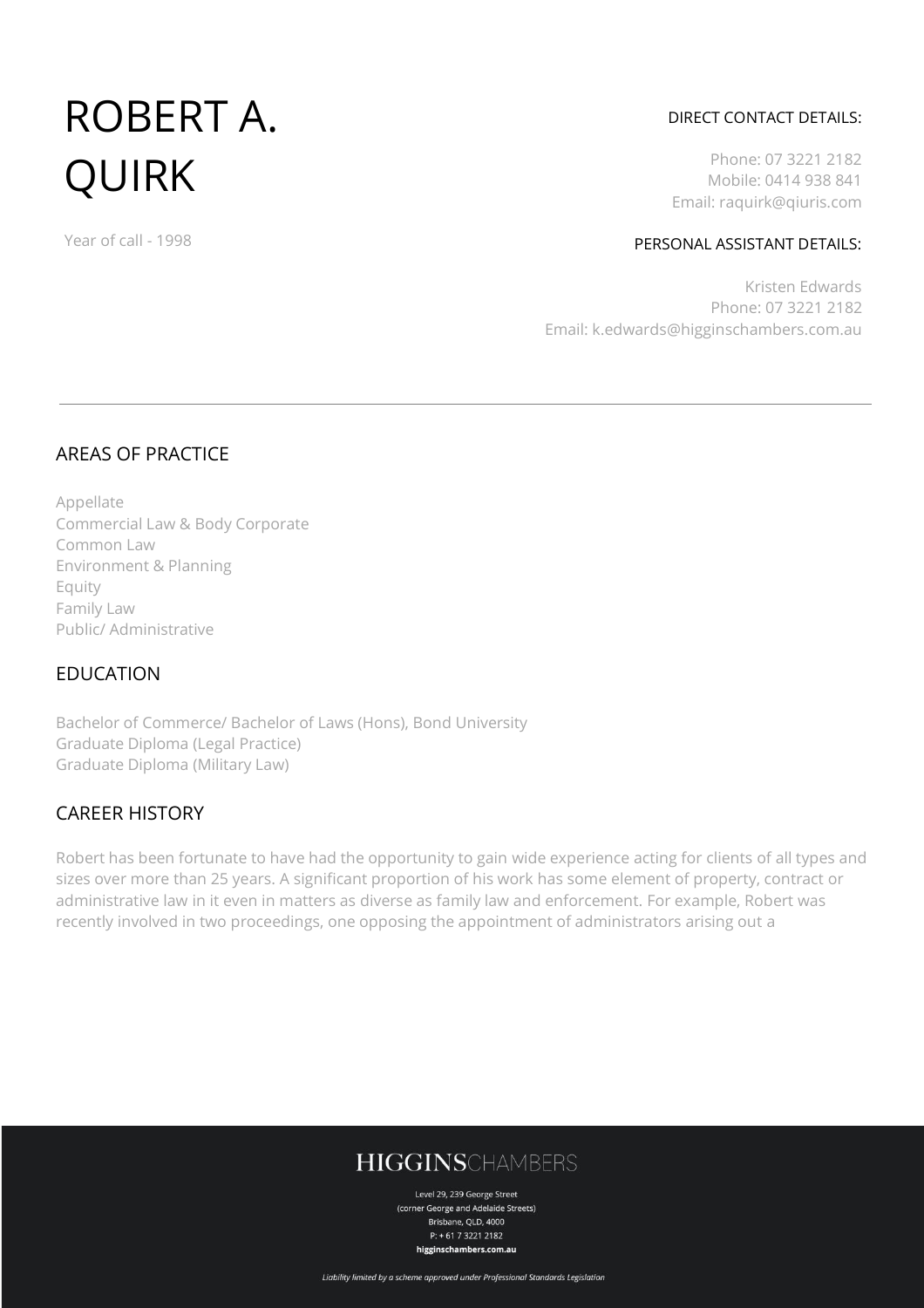development contract dispute, and another seeking to set aside a binding financial agreement on contractual type issues.

Robert's experience spans environmental, commercial and contract, administrative, appellate, planning, building and construction, body corporate and family, including criminal/ enforcement matters in these areas. He worked for a number of years as a solicitor so he has a good appreciation of what is required from an instructing solicitor's point of view. Robert has also acted *pro bono* in environmental and planning, family and migration matters.

## SIGNIFICANT CASES

BETTSON PROPERTIES PTY LTD V TYLER

#### Description

Tyler was a case involving restrictive covenants from a land contract intersecting with environmental legislation restricting the effect of those types of covenants. The contract restricted the use of photovoltaics and required authorisation from the original owner before installation. Tyler did not comply with the covenants. Central to the matters before the court was first the statutory construction of the legislation, and second, whether it relieved Tyler from her breach of the restrictive covenants. The answer was no. The Court of Appeal rejected Tyler's submission that a new argument had been made on appeal, said that the Appellants had been consistent, and awarded costs. Tyler sought special leave from the High Court. This was refused.

Link to case: [Bettson Properties Pty Ltd v Tyler \[2019\] QCA 176](http://www.austlii.edu.au/cgi-bin/viewdoc/au/cases/qld/QCA/2019/176.html?context=1;query=Tyler%20v%20bettson;mask_path=) (substantive); [\[2019\] QCA 230](http://www.austlii.edu.au/cgi-bin/viewdoc/au/cases/qld/QCA/2019/230.html?context=1;query=Tyler%20v%20bettson;mask_path=) (costs).

BGM PROJECTS PTY LTD V DURMAZ

#### Description

This decision strike out Durmaz's appeal was the culmination of a series of cases that required every tool in the tool bag. At its simplest it could be described as the enforcement of a convent in a development. However, that would not do it justice. It started off as an injunction to stop construction (construction injunction), followed by an injunction to stop a transfer from being registered without obtaining a deed of covenant continuing the obligation, followed by a permanent injunction enforcing the covenant and requiring the removal of the offending building. The BGM Projects brought an application to strike out the notice of appeal in the Court of Appeal that was granted with costs.

Link to case: [BGM Projects Pty Ltd v Durmaz \[2020\] QCA 146](http://www.austlii.edu.au/cgi-bin/viewdoc/au/cases/qld/QCA/2020/146.html?context=1;query=Durmaz;mask_path=au/cases/qld/QSC+au/cases/qld/QCA+au/cases/qld/QDC+au/cases/qld/QChC+au/cases/qld/QChCM+au/cases/qld/ICQ+au/cases/qld/QIC+au/cases/qld/QLC+au/cases/qld/QLAC+au/cases/qld/QMC+au/cases/qld/QMHC+au/cases/qld/QPEC+au/cases/qld/QADT+au/cases/qld/QLRT+au/cases/qld/QBT+au/cases/qld/QBCCMCmr+au/cases/qld/QCST+au/cases/qld/QCAT+au/cases/qld/QCATA+au/cases/qld/QCCTA+au/cases/qld/QCCTBCCM+au/cases/qld/QCCTB+au/cases/qld/QCCTE+au/cases/qld/QCCTG+au/cases/qld/QCCTL+au/cases/qld/QCCTMH+au/cases/qld/QCCTPD+au/cases/qld/QCCTPAMD+au/cases/qld/QCCTRV+au/cases/qld/QGAAT+au/cases/qld/QldIndGaz+au/cases/qld/QIRComm+au/cases/qld/QIRC+au/cases/qld/QICmr+au/cases/qld/QLPT+au/cases/qld/QLAT+au/cases/qld/QMW+au/cases/qld/QNT+au/cases/qld/QPAMDT+au/cases/qld/QRAA+au/cases/qld/QRVT+au/cases/qld/QRAT+au/legis/qld/consol_act+au/legis/qld/num_act+au/legis/qld/hist_act+au/legis/qld/repealed_act+au/legis/qld/consol_reg+au/legis/qld/consol_reg+au/legis/qld/num_reg+au/legis/qld/repealed_reg+au/legis/qld/bill+au/legis/qld/bill_en+au/other/QldOmbIRp) (appeal); [\[2020\] QSC 87](http://www.austlii.edu.au/cgi-bin/viewdoc/au/cases/qld/QSC/2020/87.html) (trial division); [2020] QSC [88](http://www.austlii.edu.au/cgi-bin/viewdoc/au/cases/qld/QSC/2020/88.html?context=1;query=Durmaz;mask_path=au/cases/qld/QSC) (trial division reserved costs)

PRO BONO CASES

Description

# **HIGGINSCHAMBERS**

Level 29, 239 George Street (corner George and Adelaide Streets) Brishane, OLD, 4000  $P: +61732212182$ higginschambers.com.au